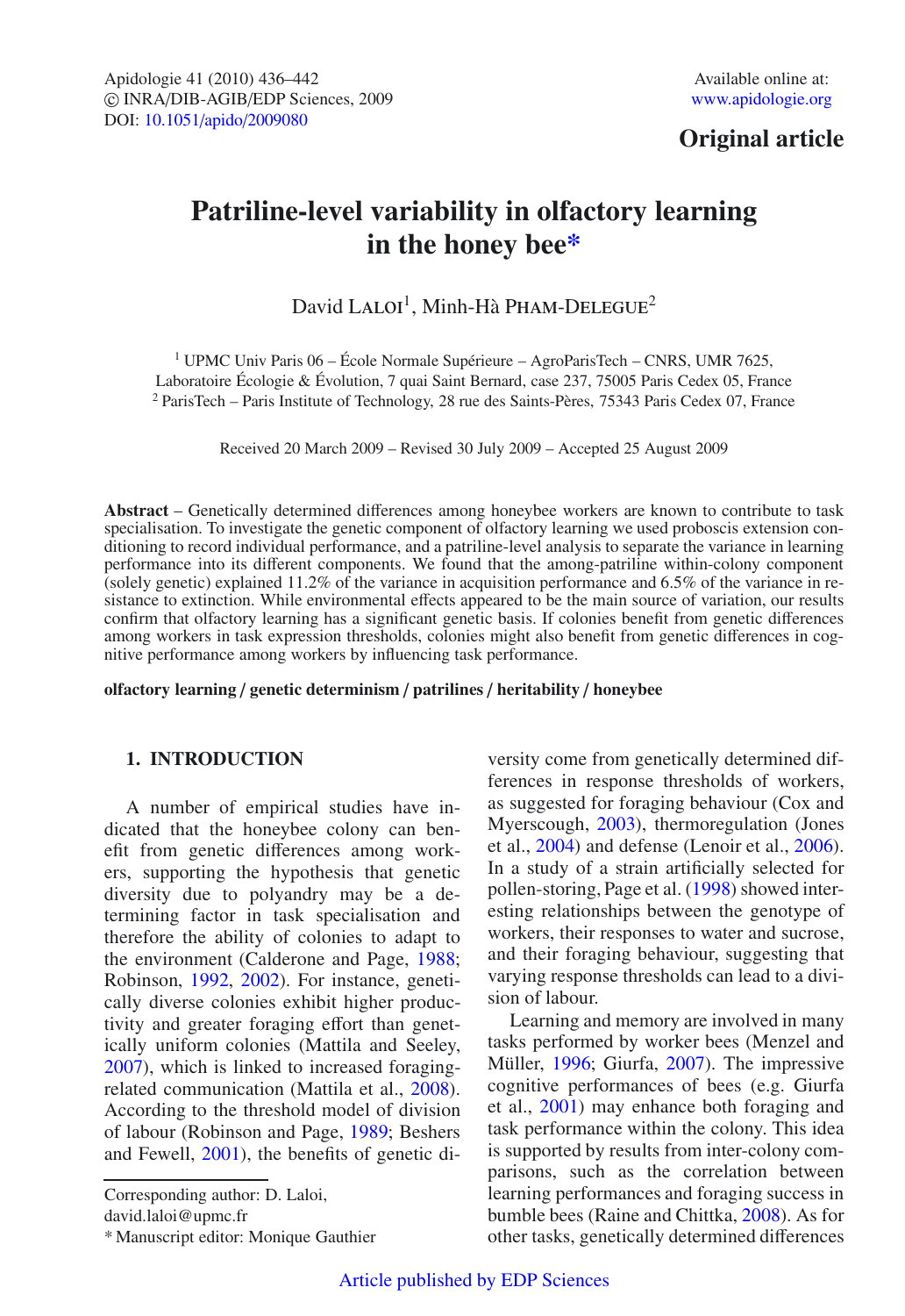in individual learning performance may contribute to the ability of a colony to adapt to the environment.

The importance of variability in learning performances of honeybees has been shown since pioneer studies from the mid-twentieth century (e.g. Free, [1958](#page-6-12)). It is widely recognized that olfactory learning in particular, shows high inter-individual variability. While this has motivated many studies on the factors that can account for this variability (e.g. Bhagavan et al., [1994;](#page-5-3) Laloi et al., [2001;](#page-6-13) Arenas and Farina, [2008\)](#page-5-4), few have addressed the role of genotype quantitatively. Estimates of the genetic component of olfactory learning were first calculated using the Cape bees *Apis mellifera capensis* (Brandes, [1988\)](#page-5-5), as were estimates of heritability of morphological characters (Moritz and Klepsch, [1985\)](#page-6-14). In Cape bees, laying workers are able to produce female offspring by parthenogenesis (Anderson, [1963\)](#page-5-6), which provides the opportunity to estimate heritability by motheroffspring regression. Brandes and colleagues gave estimates of the heritability of learning and also selected lines for good and poor learning performances (Brandes, [1988;](#page-5-5) Brandes and Menzel, [1990;](#page-5-7) Brandes, [1991\)](#page-5-8). In honeybees other than Cape bees, Bhagavan et al. [\(1994\)](#page-5-3) selected on the haploid paternal genotype by measuring learning performances of drones and producing lines of high- and low-learning performances. The responses of workers from selected lines differed as early as the  $F_1$  generation. These authors concluded that genotype, but not age and caste, account for a substantial portion of the within-colony variability in olfactory learning performance, but they did not give an actual estimate of the genetic component of inter-individual variability.

In the present study, our goal was to assess the genetic component of the variation in olfactory learning, focussing on the amongpatriline within-colony variation. We recorded learning performance by conditioning the proboscis extension response, a procedure widely used in studies on olfactory learning in the honeybee including those investigating genetics of learning (Bitterman et al., [1983;](#page-5-9) Brandes, [1988](#page-5-5), [1991](#page-5-8); Bhagavan et al., [1994;](#page-5-3) Menzel and Müller, [1996\)](#page-6-8). Here, we examined two types of responses: acquisition during the conditioning phase, and resistance of the conditioned response to extinction. Subsequently, we applied a patriline-level analysis to separate the variance in learning performance into different components. Analysis of variance, a relevant way to estimate heritability (Lynch and Walsh, [1998\)](#page-6-15), had not been used to analyze learning performances of honeybees. Yet it can be applied to haplodiploid organisms (Liu and Smith, [2000\)](#page-6-16) and was successfully used to estimate heritability of morphological and physiological traits in Hymenoptera (Bargum et al., [2004;](#page-5-10) Fjerdingstad, [2005\)](#page-6-17). Moreover, it does not require selective breeding and can be used to estimate the genetic component of variability from bees collected from natural colonies.

#### **2. MATERIALS AND METHODS**

#### **2.1. Animals**

Experiments were conducted on worker honeybees, *Apis mellifera*, reared under standard laboratory conditions (e.g. Sandoz et al., [2000](#page-6-18)) to control for confounding factors that could affect the olfactory learning performance such as age (Laloi et al., [2001](#page-6-13)), previous olfactory experience (Sandoz et al., [2000](#page-6-18)) or rearing environment (Arenas and Farina, [2008](#page-5-4)). Newly emerged bees were collected from combs of capped brood obtained from indoor hives, and were caged in groups of about 60 individuals of the same age. Caged bees were maintained in an incubator (32–34 ◦C, 55% relative humidity, in darkness) and were fed with sugar and water ad libitum, and with pollen as a source of protein until 8-days of age. They were tested when they were 14–15 days old.

# **2.2. Assessment of learning performance**

The proboscis extension response can be trained using a Pavlovian conditioning procedure by presenting an odour in temporal association with a sugar reward. The experimental procedure has been used in many studies on olfactory learning of honeybees, and allows for good control of the conditioning parameters and physiological variables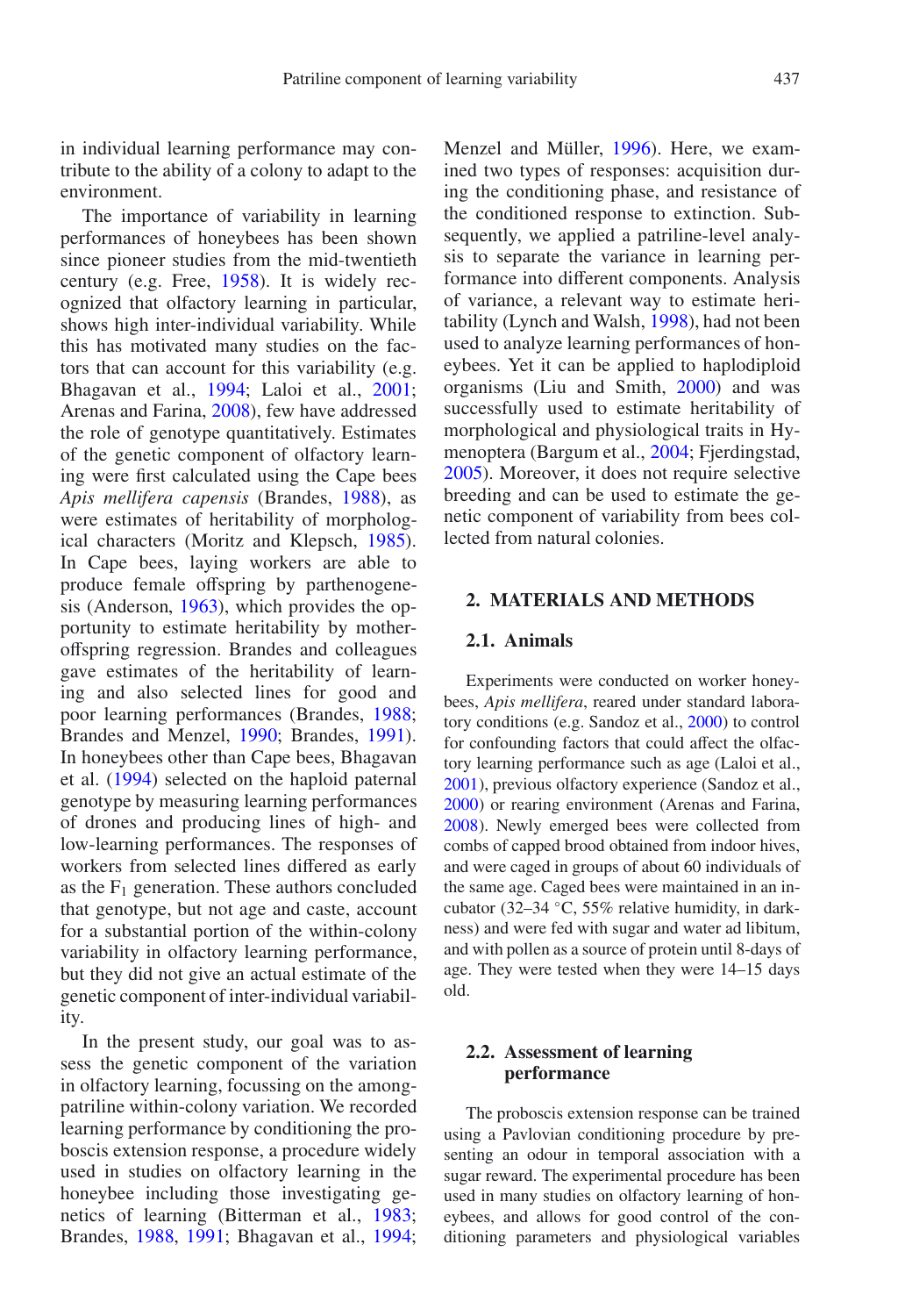(Takeda, [1961](#page-6-19); Bitterman et al., [1983;](#page-5-9) Menzel et al., [1993;](#page-6-20) Sandoz et al., [2000](#page-6-18)). Bees were restrained individually in glass holders leaving their antennae and mouthparts free, and were starved for 3–4 h. This starvation duration is within the range usually applied (Giurfa, [2007\)](#page-6-9) and it ensured appropriate appetitive motivation in our experimental conditions. The stimulation device created a constant airflow, either scented or unscented, delivered to the bees through a 1-cm-diameter glass tube. This flow consisted of a main vector unscented airflow (50 mL/s) and a secondary one (2.5 mL/s) used for odour stimulation. The odour source was a piece of filter paper,  $40 \times 3$  mm, soaked with 10  $\mu$ L of pure odorant (linalool 95–97%, Sigma) and inserted in a disposable Pasteur pipette. The experimenter injected the secondary flow into the main airflow, either through the pipette containing the odour source or an identical empty pipette. A fan placed opposite the delivery tube extracted the released odours from the experimental room.

Before every trial, bees were positioned for 30 s in the airflow to familiarize them with the mechanical stimulation. Bees were then subjected to 3 conditioning trials (acquisition phase) followed by 5 test trials (extinction phase) with 15-min intertrial intervals. During conditioning trials, bees were stimulated with the odour stimulus for 6 s, and rewarded with a drop of a 30% w/w sucrose solution for the last 3 s. Test trials consisted of a 6-s presentation of the odour stimulus alone. Bees that failed to respond to any sugar presentation were discarded from the experiment, as this may have been due to a lack of appetitive motivation or injury caused by the holding set-up (Brandes, [1988](#page-5-5)). Bees showing spontaneous responses at the first presentation of the odour were also discarded since later responses of such individuals could not be interpreted as purely associative (Sandoz et al., [2000](#page-6-18)). Conditioning scores were measured as the number of conditioned responses during the acquisition phase (ranging from 0 to 2). Extinction scores were measured as the number of responses during the extinction phase (ranging from 0 to 5). Similar scoring systems based on sum of responses were used to estimate learning performance (Brandes, [1988](#page-5-5); Bhagavan et al., [1994](#page-5-3); Scheiner et al., [2001](#page-6-21)).

#### **2.3. Determination of patrilines**

Patrilines were determined by analysis of nuclear DNA microsatellite markers. Among the numerous microsatellites available (Solignac et al., [2003](#page-6-22)), five loci provided sufficient genetic variability to classify workers into distinct patrilines within the studied colonies (A14, A29, A76, A107 and B124; Estoup et al., [1994](#page-6-23)). The methods used for extraction, PCR amplification and determination of alleles are detailed in Lenoir et al. [\(2006](#page-6-6)). Patrilines are easily identified due to haplodiploid determination of sex (Estoup et al., [1994](#page-6-23)). Using the genotypes of all the workers, it is possible to infer the maternal alleles (either two alleles in equal proportions among workers when the queen is heterozygous at the considered locus, or the same allele in all the workers when the queen is homozygous at the considered locus). Paternal haplotypes are then deduced by subtraction.

#### **2.4. Statistical analyses**

Variances were estimated separately for conditioning and extinction scores following a nested analysis of variance (Lynch and Walsh, [1998](#page-6-15)) with three hierarchical levels: the total variance in each score was partitioned into a between-colony component, a between-patriline within-colony component and a between-worker within-patriline component. Patrilines within a colony were assumed to experience the same average environment, while workers within patrilines might have had different individual environmental experiences (for instance during their development) and might differ by their maternal haplotype. Accordingly, the betweenpatriline within-colony component ("patriline component") contains variance arising only from genetic (additive + dominance) effects, assuming epistatic effects to be negligible. In a haplodiploid system, this patriline component amounts to half the genetic variance. Hence, broad sense heritabilities can be estimated as  $h^2 = V_{Genetic}/V_{Phenotypic}$  =  $2\sigma_{\text{partiline}}/\sigma_{\text{total}}$ . This follows the method applied to measure genetic component of morphological traits in haplodiploid species (Fjerdingstad, [2005](#page-6-17)).

#### **3. RESULTS**

Patriline-level analysis of olfactory learning was conducted on workers from two hives (76 and 172 workers). We detected six and eight patrilines respectively, which is within range among colonies produced by naturally mated queens (Tarpy and Nielsen, [2002\)](#page-6-24). In addition, we measured performances among workers from four other colonies (127, 149, 181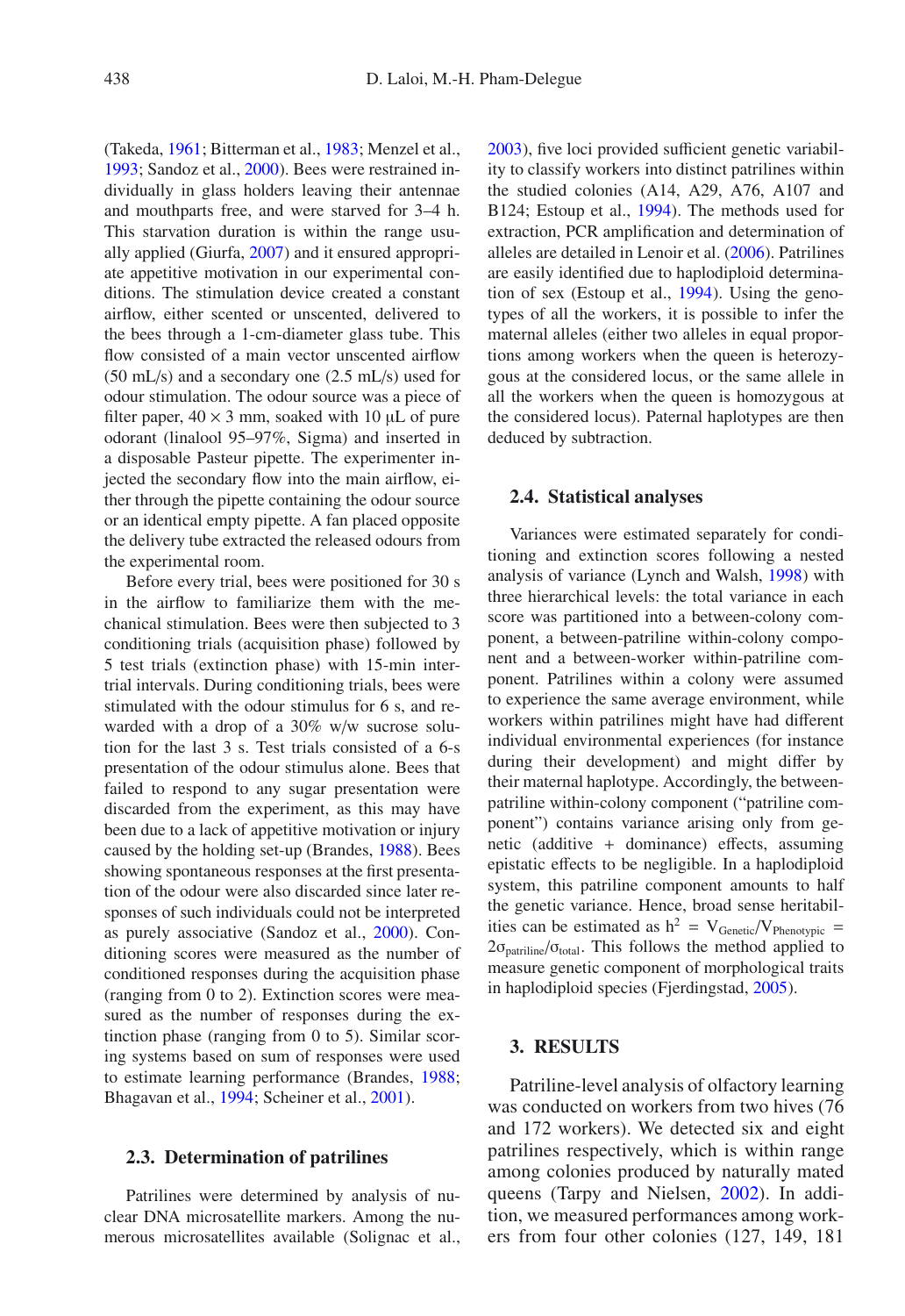|                       |                                    | % variance explained | broad sense h <sup>4</sup> |
|-----------------------|------------------------------------|----------------------|----------------------------|
| Conditioning<br>score | between colonies $(n = 2)^*$       | 0.4                  |                            |
|                       | between patrilines within colonies | 11.2                 | 0.22.                      |
|                       | between workers within patrilines  | 88.4                 |                            |
|                       | between colonies $(n = 6)$ **      | 8.5                  |                            |
| Extinction<br>score   | between colonies $(n = 2)^*$       | 1.3                  |                            |
|                       | between patrilines within colonies | 6.5                  | 0.13                       |
|                       | between workers within patrilines  | 92.2                 |                            |
|                       | between colonies $(n = 6)$ **      | 15.6                 |                            |

<span id="page-3-0"></span>**Table I.** Proportion of variance in olfactory learning performances explained by different levels of analysis and corresponding heritability estimates for both the conditioning score (acquisition performance) and the extinction score (resistance to extinction).

\* Colonies in which patriline-level analysis was conducted.

\*\* Larger set including four colonies in which individual learning performances were measured but patrilines were not characterized (and thus patriline-level analysis was not conducted).

and 198 workers) in which patrilines were not characterized. This was done to refine the estimates of between-colony variation.

Table [I](#page-3-0) shows the proportion of variance in olfactory learning performances explained at different levels. In general, the amount of variance explained at each level appeared similar for conditioning and extinction scores: the greatest part of the variance was explained by differences among workers within patrilines (88.4% and 92.2% for conditioning and extinction scores, respectively) while the patriline component explained 11.2% and 6.5% of the total variance, leading to  $h^2$  estimates of 0.22 for the conditioning score and 0.13 for the extinction score.

The between-colony component was very small (Tab. [I\)](#page-3-0) but would have been underestimated if it had been based solely on the two colonies in which patrilines were characterized. A larger set of colonies led to a larger estimate of the between-colony component: 8.5% and 15.6% for the conditioning and extinction scores, respectively. Differences between colonies can be due to genetic effects (genetic differences between the queens and between the pools of fathers taken as a whole) and to environmental effects. Underestimation of this between-colony component may thus affect the estimate of the between-worker within-patriline component (influenced by both queen genotype and environment) but it should not affect the measure of the patriline component (only due to genetic differences among fathers within colonies). Hence, it is unlikely to affect the  $h<sup>2</sup>$  estimates based on a patriline-level analysis. Finally, even when this underestimation is accounted for, the between-worker withinpatriline component remains the major source of variance, larger than the variance between patrilines.

# **4. DISCUSSION**

Using an ANOVA approach, we estimated the genetic and environmental components of the individual variability in olfactory learning performances in the honeybee using conditioning of the proboscis extension response. We found a similar partition of variance for both acquisition and resistance to extinction: environmental factors appeared to be the main source of variation, nevertheless the betweenpatriline within-colony component (genetic influence due to paternal haplotype) explained 11.2% of the variance of the acquisition performance (responses during a conditioning process) and 6.5% of the variance in resistance to extinction (responses during an extinction procedure).

Our estimates of heritabilities (0.22 and 0.13 according to the considered score) are lower than those found in previous studies. By selecting directly on parthenogenetic workers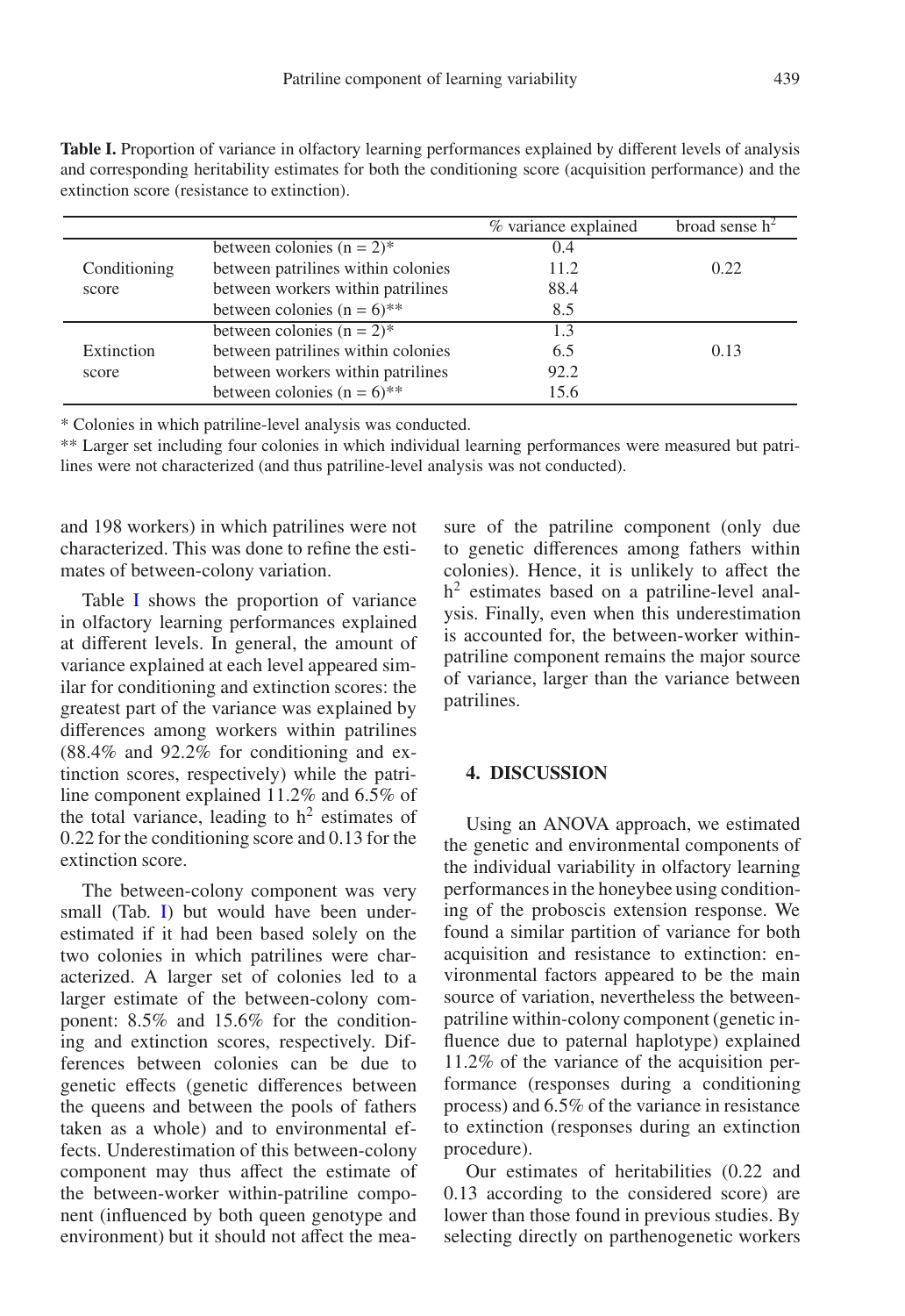of Cape bees, Brandes  $(1988)$  $(1988)$  found  $h<sup>2</sup>$  values ranging between 0.39 and 0.54 depending on the method used. Bhagavan et al. [\(1994\)](#page-5-3) did not provide an estimate of heritability but they showed that selection on haploid drone genotype rapidly generated lines of high- and low-learning performances, indicating a major effect of genotype on the within-colony variability. Many factors can affect the estimation of heritability, including differences in the studied populations, in environment and in methodology; it is thus quite difficult to explain differences in  $h<sup>2</sup>$  estimates. While slightly lower than the previously published values, our estimates still indicate that olfactory learning has a significant genetic component.

The process by which genetic variation for learning and memory abilities is maintained has often raised questions. It is usually acknowledged that there are trade-offs between learning abilities and other fitness components (McGuire and Hirsch, [1977;](#page-6-25) Rose, [1982\)](#page-6-26) and that selection on these abilities will depend on a typical cost-benefit balance (Niven et al., [2003;](#page-6-27) Mery and Kawecki, [2005\)](#page-6-28). The costs of learning have been demonstrated empirically, in *Drosophila* for instance (Mery and Kawecki, [2003,](#page-6-29) [2005\)](#page-6-28). In social insects exhibiting task partitioning, an alternative explanation for a high genetic variation in learning comes from possible benefits to colony fitness. Intra-colonial genetic diversity has been shown to increase various performances of honeybee colonies such as resistance to disease (Tarpy and Seeley, [2006;](#page-6-30) Seeley and Tarpy, [2007\)](#page-6-31), thermoregulation (Jones et al., [2004](#page-6-5)), workforce productivity and foraging effort (Mattila and Seeley, [2007\)](#page-6-2). In agreement with the threshold model of division of labour (Beshers and Fewell, [2001\)](#page-5-1), it is usually supposed that the better performances of genetically diverse colonies are due to genetically determined differences among workers of different patrilines in response thresholds for task expression (Robinson and Page, [1989;](#page-6-4) Beshers and Fewell, [2001;](#page-5-1) Cox and Myerscough, [2003](#page-5-2)). Indeed, several tasks such as waggle dancing (Arnold et al., [2002](#page-5-11)), food scouting (Dreller, [1998\)](#page-6-32) or defence (Lenoir et al., [2006\)](#page-6-6) are not performed evenly among

patrilines in colonies. Mattila et al. [\(2008](#page-6-3)) gave evidence of one potential mechanism that can link differences in individual behaviour and colony performance: workers from genetically diverse colonies produce more waggle dancing, and this enhanced communication leads to greater foraging rates relative to genetically uniform colonies. Variation in learning performance, as found in our study, could be one another mechanism linking differences in individual behaviour and colony performance. At the colony level, inter-individual variation in learning may contribute to task specialisation of workers and, therefore, to the ability of a colony to adapt to the environment (Robinson, [1992](#page-6-0)). This variation can be achieved by maintaining a large individual component (among individuals within patrilines) that is highly influenced by environmental factors such as during development. Nevertheless, in accordance with previous work on the heritability of olfactory learning (Brandes and Menzel, [1990;](#page-5-7) Brandes, [1991\)](#page-5-8), our results indicate that a genetic component also contributes to this variation.

An impressive number of studies have emphasized the role of learning and memory in a quite diverse range of experience-dependent behaviours in honeybees (for a review, see Giurfa, [2007\)](#page-6-9). In the same way the threshold model (stricto sensu) assumes that the performances of colonies benefit from genetically determined differences among workers in response thresholds for task expression (Robinson and Page, [1989;](#page-6-4) Beshers and Fewell, [2001\)](#page-5-1), colonies might also benefit from genetically determined differences in cognitive performance. Moreover, our results suggest that an optimal balance should exist between environmental and genetic determinism of individual variation, which could enable bees to adjust their learning performances in response to environmental variations based on genetically determined response patterns. Even though the genetic component appears weak compared to the environmental component, patriline accounts for a significant part of the within-colony variation of learning, thus exerting selective pressure on queens to achieve optimal genetic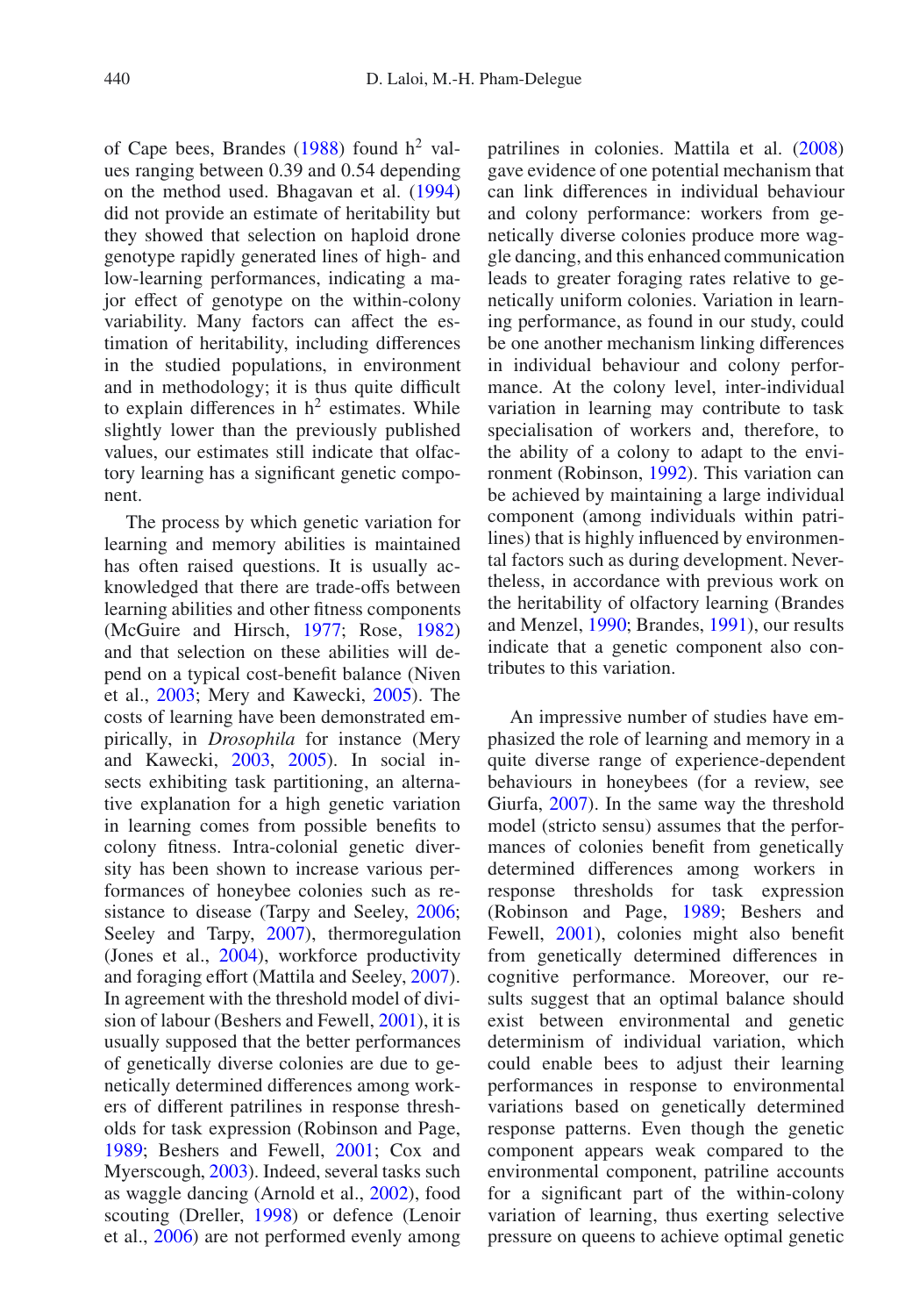diversity either through the number or the quality of mates.

#### **ACKNOWLEDGEMENTS**

Michel Solignac and Dominique Vautrin (Population, Génétique et Evolution, CNRS Gif-sur-Yvette, France) provided lab facilities and assistance in DNA analysis. Bernard Roger, Mercedes Charreton and Jean-François Odoux helped in rearing the bees. Joël White and two anonymous referees gave valuable comments on the manuscript. This study was carried out in the former Laboratoire de Neurobiologie Comparée des Invertébrés, INRA, in Bures-sur-Yvette (France).

**Variabilité de l'apprentissage olfactif chez l'abeille au niveau des lignées paternelles.**

**apprentissage olfactif** / **déterminisme génétique** / **lignées paternelles** / **héritabilité** / **abeille**

**Zusammenfassung** – **Individuelle Variabilität des Duftlernens bei der Honigbiene: Abschätzung der genetischen Komponente unter Verwendung einer Patrilinienanalyse.** Genetisch bestimmte Unterschiede zwischen Arbeiterinnen der Honigbiene tragen zur Aufgabenteilung und somit zur Anpassung des Volkes an die Umwelt bei. In der vorliegenden Studie untersuchten wir, ob sich genetisch unterschiedliche Arbeiterinnen (Arbeiterinnen verschiedener Patrilinien) in ihrem Duftlernverhalten unterscheiden. Wir untersuchten dies mit Hilfe des Rüsselreflexes, um individuelle Verhaltensäußerungen aufzuzeichnen. Hierbei untersuchten wir zwei verschiedene Verhaltenstypen: Akquisition während der Konditionierungsphase und *resistance to extinction* der konditionierten Reaktion während einer Extinktionsphase. Anschließend führten wir Patrilinienanalysen durch, um die verschiedenen Komponenten der Varianzen des Lernverhaltens aufzuschlüsseln: Varianzen zwischen verschiedenen Völkern, zwischen verschiedenen Patrilinien innerhalb eines Volkes und zwischen Arbeiterinnen innerhalb einer Patrilinie. Wir fanden, dass 11,2 % der Varianz der Akquisition und 6,5 % der Varianz der *resistance to extinction* durch Unterschiede zwischen verschiedenen Patrilinien innerhalb eines Volkes erklärt werden können. Die Erblichkeiten liegen bei 0,22, bzw. 0,13. Umwelteinflüsse scheinen die Hauptquelle der Varianzen zu sein. Doch unsere Ergebnisse bestätigen, dass auch das olfaktorische Lernen eine signifikante genetische Grundlage hat. Gleichermaßen nimmt das Schwellenmodell an, daß Völker von genetischen Unterschieden zwischen den Arbeiterinnen profitieren, die ihre Schwellen bestimmen, bestimmte Aufgaben im Volk zu übernehmen. Die Völker könnten ebenso von genetischen Unterschieden in den kognitiven Leistungen zwischen Arbeiterinnen profitieren: durch den Einfluss von Lernen und Gedächtnis auf die Aufgabenwahrnehmung.

# **Olfaktorisches Lernen** / **Genetischer Determinismus** / **Patrilinien** / **Erblichkeit** / **Honigbiene**

# **REFERENCES**

- <span id="page-5-6"></span>Anderson R.H. (1963) The laying worker in Cape honeybee, *Apis mellifera capensis*, J. Apicult. Res. 2, 85–92.
- <span id="page-5-4"></span>Arenas A., Farina W.M. (2008) Age and rearing environment interact in the retention of early olfactory memories in honeybees, J. Comp. Physiol. A 194, 629–640.
- <span id="page-5-11"></span>Arnold G., Quenet B., Papin C., Masson C., Kirchner W.M. (2002) Intra-colonial variability in the dance communication in honeybees (*Apis mellifera*), Ethology 108, 751–761.
- <span id="page-5-10"></span>Bargum K., Boomsma J.J., Sundström L. (2004) A genetic component to size in queens of the ant, *Formica truncorum*, Behav. Ecol. Sociobiol. 57, 9–16.
- <span id="page-5-1"></span>Beshers S.N., Fewell J.H. (2001) Models of division of labor in insect societies, Annu. Rev. Entomol. 46, 413–430.
- <span id="page-5-3"></span>Bhagavan S., Benatar S., Cobey S., Smith B.H. (1994) Effect of genotype but not of age or caste on olfactory learning performance in the honey bee, *Apis mellifera*, Anim. Behav. 48, 1357–1369.
- <span id="page-5-9"></span>Bitterman M.E., Menzel R., Fietz A., Schäfer S. (1983) Classical conditioning of proboscis extension in honeybees (*Apis mellifera*), J. Comp. Psychol. 97, 107–119.
- <span id="page-5-5"></span>Brandes C. (1988) Estimation of heritability of learning behavior in honeybees (*Apis mellifera capensis*), Behav. Genet. 18, 119–132.
- <span id="page-5-8"></span>Brandes C. (1991) Genetic differences in learning behavior in honeybees (*Apis mellifera capensis*), Behav. Genet. 21, 271–294.
- <span id="page-5-7"></span>Brandes C., Menzel R. (1990) Common mechanisms in proboscis extension conditioning and visual learning revealed by genetic selection in honeybees (*Apis mellifera capensis*), J. Comp. Physiol. A 166, 545–552.
- <span id="page-5-0"></span>Calderone N.W., Page R.E. Jr. (1988) Genotypic variability in age polymorphism and task specialization in the honey bee, *Apis mellifera* (Hymenoptera: Apidae), Behav. Ecol. Sociobiol. 22, 17–25.
- <span id="page-5-2"></span>Cox M.D., Myerscough M.R. (2003) A flexible model of foraging by a honey bee colony: the effect of individual behaviour on foraging success, J. Theor. Biol. 223, 179–197.